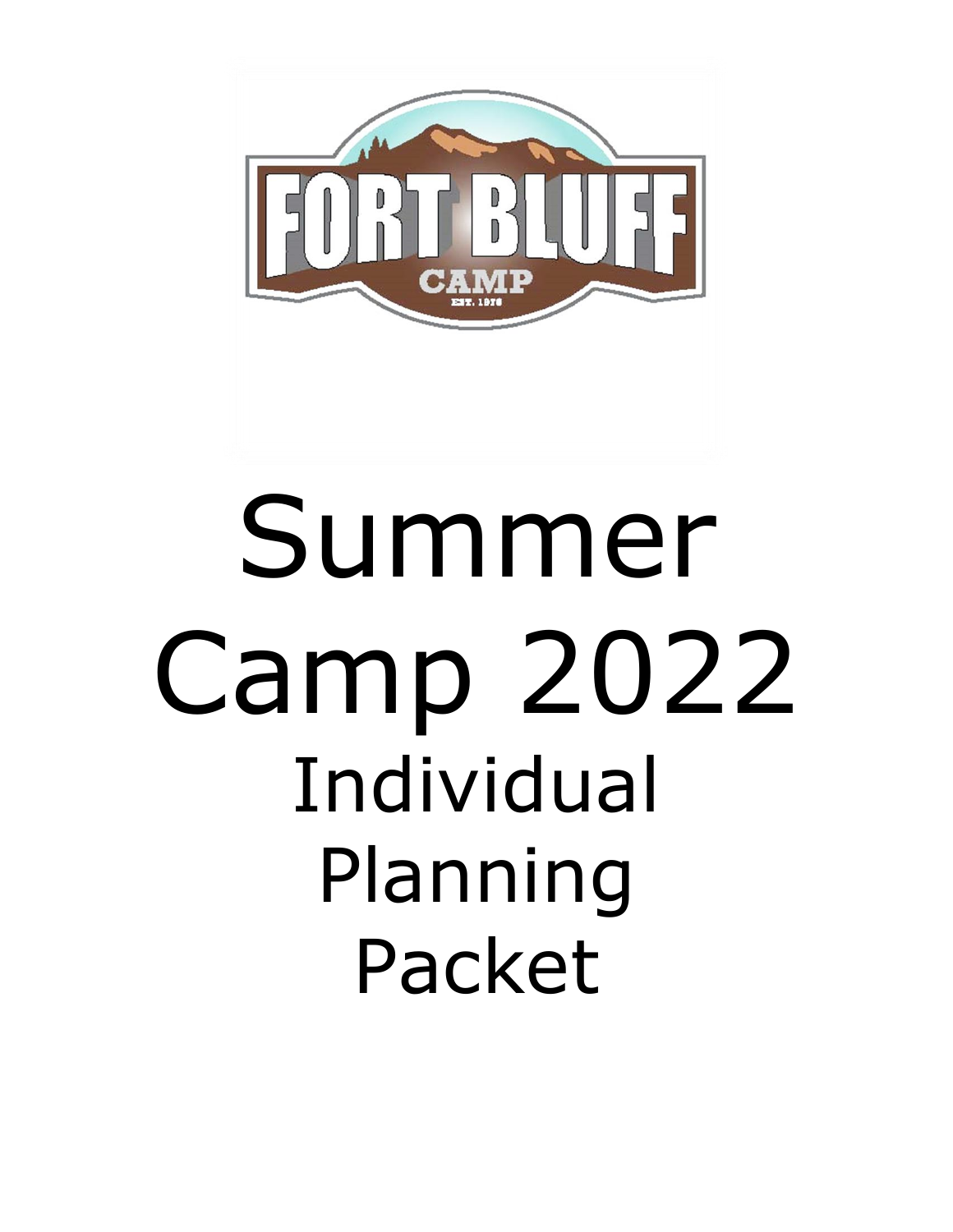

**FORT BLUFF CAMP** 370 FORT BLUFF CAMP ROAD | DAYTON TN 37321 P 423.775.0488 | F 423.775.1968 WWW.FORTBLUFF.ORG

Dear Parent,

We are so excited that your camper is coming to Fort Bluff Camp this summer! We have been preparing for your student and are looking forward to seeing them soon!

There are some changes to our scheduling and programming this summer that we believe the campers will enjoy! The theme for summer 2022 is "Every Story Matters" and our heart is that your student leaves camp encouraged and challenged in their walk with Jesus.

The information contained in this packet is to help you prepare for the summer ahead! We cannot wait to serve you this summer!

Sincerely,

Brian Goode Camp Director

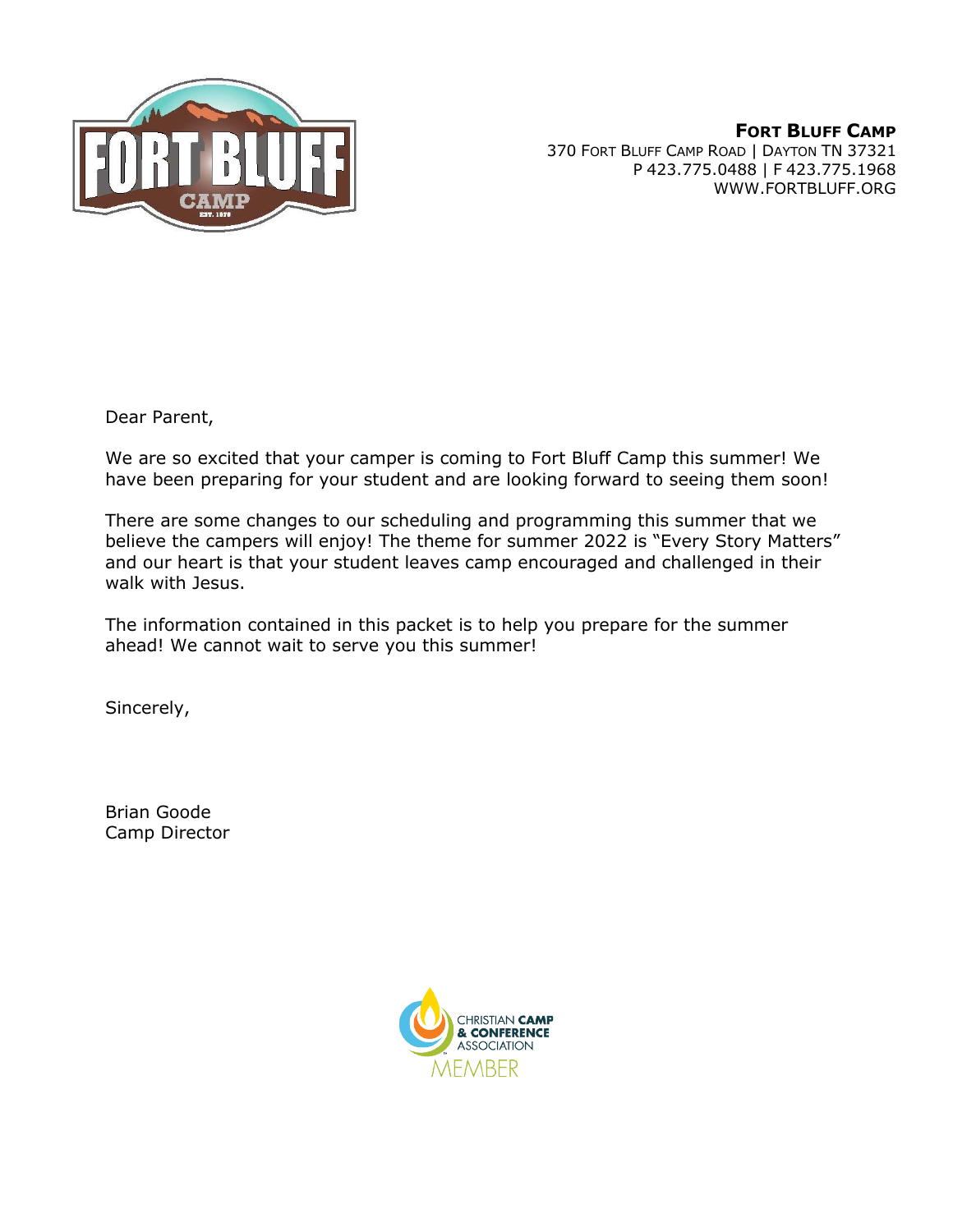# **I. Registration information**

## **A. Before Arrival**

- **Camper Deposit \$25.00** per camper must be received by Fort Bluff to reserve your registration. The deposit is **non - refundable** and **non – transferable.** The deposit is due at registration and is applied to the remaining balance.
- **Balance** is due in full **one week** before arrival and can be paid on our website or over the phone with a credit card.
	- ➢ Teen Camp: \$275 per camper in the Dorms/Quail Run cabins.
	- ➢ Junior Camp: \$245 per camper in the Dorms/Quail Run cabins.
- **Housing**  All Individual Campers will be assigned to a Fort Bluff Camp Counselor and will be sharing dorms with other individual campers. Fort Bluff Camp reserves the right to modify housing assignments as needed. Lodging on campus does not include linens, towels, or toiletries.

**Quail Run Cabins** – 12-28 people per cabin: restroom facilities at gym or in the separate bath house immediately behind the cabins. The Quail Run Cabins will be designated as all-male or all-female.

**Dorms (Black Bear Ridge, Eagles Nest, or Red Fox Den)** – 12-27 people per room: shared restroom facilities located within the building. Each dorm will be designated as an all-male or all-female dorm.

#### **B. Arrival**

- **Check-in** is on Monday from 1pm to 4pm and various activities will be open. All Camp Orientation **(required)** is at 4:30 pm EST. The first dinner is served at 5:30 pm. If you will arrive late, please call the office at 423-775-0488.
- **Medications**  All medications must be checked in with the Camp Nurse during the registration process. There is a full section later in this document that outlines the medication check in process.
- **Pick-Up Code** Your camper's pick-up code is chosen by you and set during the registration process when your child arrives at camp. You will receive a tag with your last name and code on it. This code must be a set of 4 numbers known by you or the pick-up person. We will not release the child to anyone who does not have the code. Anyone that will be picking the child up **MUST** be listed on the campers pick-up list during the registration process. There will be a sticker on your pick-up pass if you checked in any medications with the Camp Nurse.

You may share your camper pick-up code or tag with a friend or family member who will be picking the camper up. Please understand that Fort Bluff Camp staff are not permitted to disclose the code to anyone at any time. It is your responsibility to remember the code or have the tag for pick-up.

#### **C. Departure**

- **Check Out** Friday morning from 10:00 am-11:00 am.
- **Camper Pick**-**Up**  Individuals may be picked up directly from their dorm. At that time, the Pick-Up code must be disclosed to the Check-Out Staff Member and verified before a child will be released. No children will be released without the pick-up code.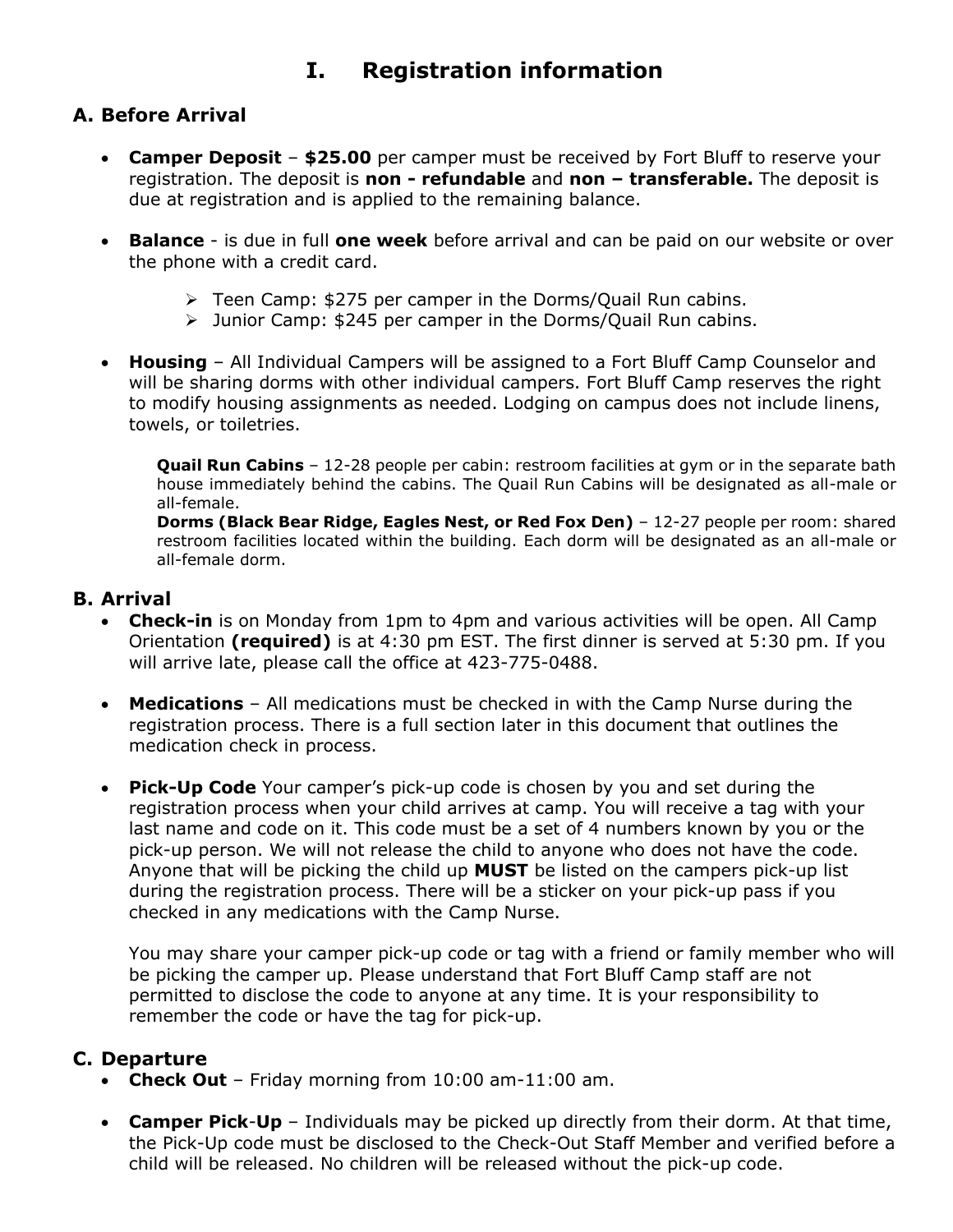- **Medication Pick-Up –** All medications will need to be picked up from the Camp Nurse. The Camp Nurse will be in the rear of the Chapel until all medications are picked up by campers.
- **Lost and Found** Lost and Found will be taken to the Camp Office. All unclaimed items are disposed of after thirty days. Claimed items are returned at the camper's expense.

# **II. Camp Operations**

Our chief goal is to present the Gospel of Jesus Christ to campers and encourage them in their journey as a disciple. We have made some changes to our programming to add more intentional discipleship building opportunities. Camp will be packed with activities and fun, but we intentionally removed some of the previous activities to foster an environment more conducive to building community. In our digital world right now, students need human interaction more than ever. Fort Bluff Camp will be a place for students to get out of the digital realm and build true friendships with other believers.

Each leader/counselor will be supplied with a daily schedule at Check-In and kept informed of any changes during camp.

#### **A. Procedures/Rules**

Fort Bluff Camp is a Christian camp. The standards we maintain apply to every camper and leader. Any camper or leader who is not cooperative is subject to dismissal without a refund.

#### **It is the Parent's responsibility to communicate the rules, dress code, and standards of conduct clearly before campers come to Fort Bluff Camp.**

- Foul language will not be tolerated
- Bullying of any kind is not acceptable
- Young men should not be in the ladies sleeping areas, and young ladies should not be in the young men's sleeping areas for any reason
- Vandalism or defacing of property is prohibited and persons found committing it will be responsible for damages
- Using camp equipment for anything other than instructed is not acceptable
- Inappropriate physical contact with other campers will not be tolerated
- All groups must have at least 2 adults per 10 campers in all sleeping areas
- Fort Bluff Camp is a drug, alcohol, e-cigarette, and tobacco free campus
- An adult should never be alone with a minor for any reason
- Appropriate clothing for Christian environment must always be worn

#### **B. What should my camper not wear?**

- Sleeveless shirts
- Spaghetti straps
- Tight-Fitting, See-Through, or Short Shorts (Shorts should come to the bottom of the fingertips or mid-thigh)
- Clothing with offensive language or promoting persons, bands, or products which are offensive

#### **C. Swimsuit Requirements**

- Everyone: Please be modest, no see-through, low-cut, or tight-fitting swimsuits
- Boys: are required to wear swim trunks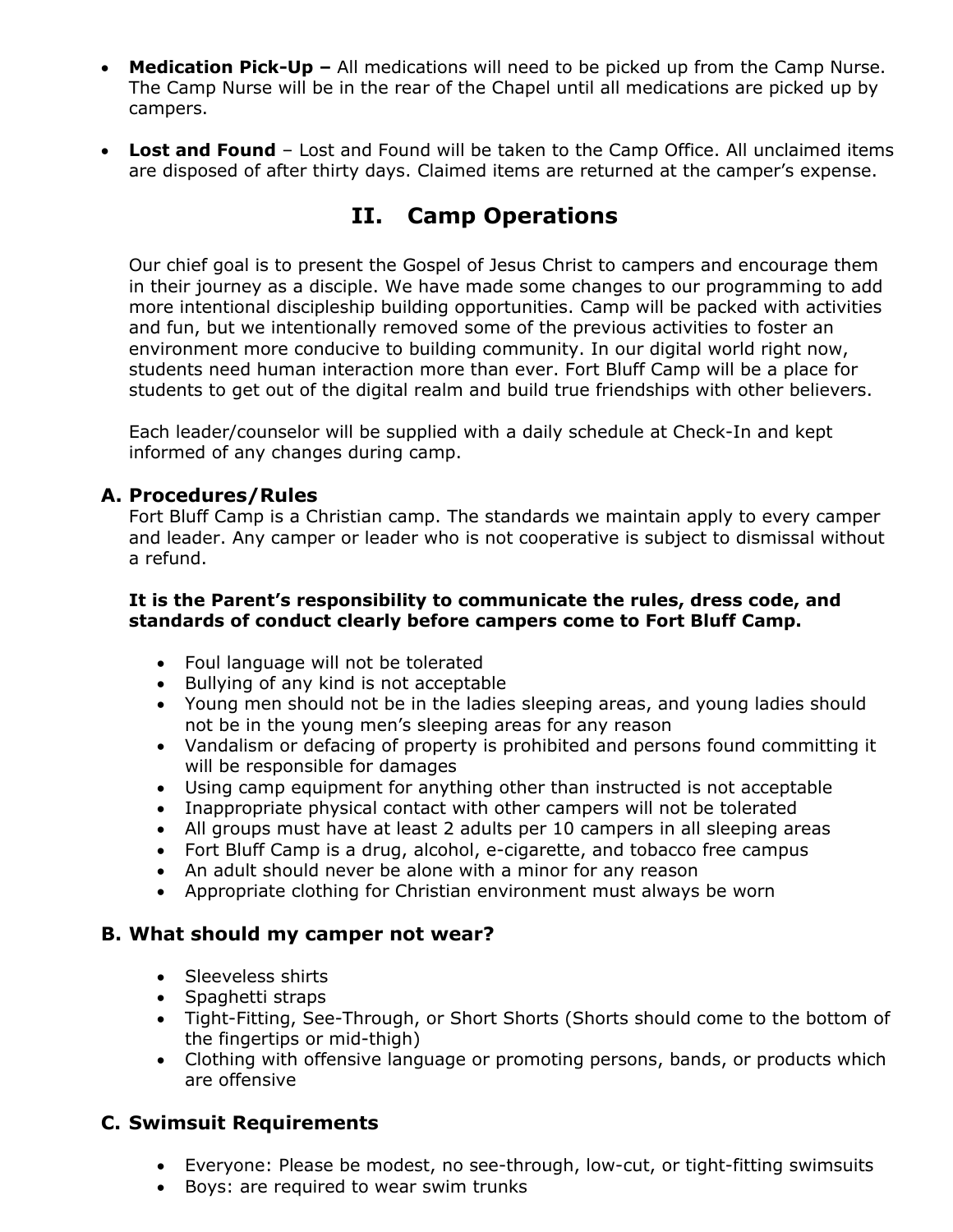• Girls: are required to wear modest One-Piece or Tankini that covers the stomach

#### **D. Items to Bring**

- Bible: if your camper does not own a Bible, inform our staff in advance and Fort Bluff Camp will provide them with one at no cost
- Notebook and Pen
- Casual (for Chapel) and Athletic (for activities) clothing for the week
- Rain gear (Recommended)
- Shoes tennis shoes, water shoes, flip flops for showers
- Multiple swimming suits (boys trunks; girls one piece or tankini)
- Jacket, coat, or hoodie
- Laundry bag or 2-3 garbage bags for dirty laundry, bedding, and wet clothes
- Pillow and sleeping bag or twin bedding
- Towels, beach towel, and washcloths
- Toiletries: Soap, Shampoo, Toothbrush, Toothpaste, Deodorant, Etc.
- Bug spray and Sunscreen
- Flashlight with batteries
- Spending money for Canteen and the Nest (Optional)
- Fishing gear (Optional)
- Basic First Aid Kit (Recommended)
- Spending Money for Cookies & Cream Ice Cream Truck on Thursday (Optional)

## **E. Can My Camper Bring Snacks?**

- Campers are always welcome to bring snacks to camp. However, due to food allergies, campers are not permitted to share their snacks.
- All snacks brought to camp should be in a sealed container to prevent camp critters from sneaking into cabins!
- All campers have plenty of time to get snacks at The Nest and Canteen multiple times during the day.

## **F. Items to Leave at Home**

- All Electronics: iPad, iPod, Tablet, Cell Phones, Video Games
- Prank Materials: Water Guns, Water Balloons, Shaving Cream, Etc.
- Valuable Items
- Alcohol, Tobacco, Illegal Drugs, Fireworks, any kind of Weapon

## **G. How Do I Communicate with My Camper?**

**Emergency:** If you have an emergency and need to speak with or pick-up your camper early, and it is during **normal office hours**, Monday – Friday 8:30 am – 4:30 pm EST, please call the main office at 423-775-0488. Our guest relations team will work in a timely manner to get communication to your camper.

If there is an **Emergency after normal business hours**, you are welcome to call our oncall number at 423-567-4510. Please limit calls to our on-call number for emergencies that simply cannot wait until normal business hours.

Non-Emergency: If you have non-emergency information which needs to be relayed to your camper, please call the office during normal business hours or email [info@fbc-naca.org.](mailto:info@fbc-naca.org)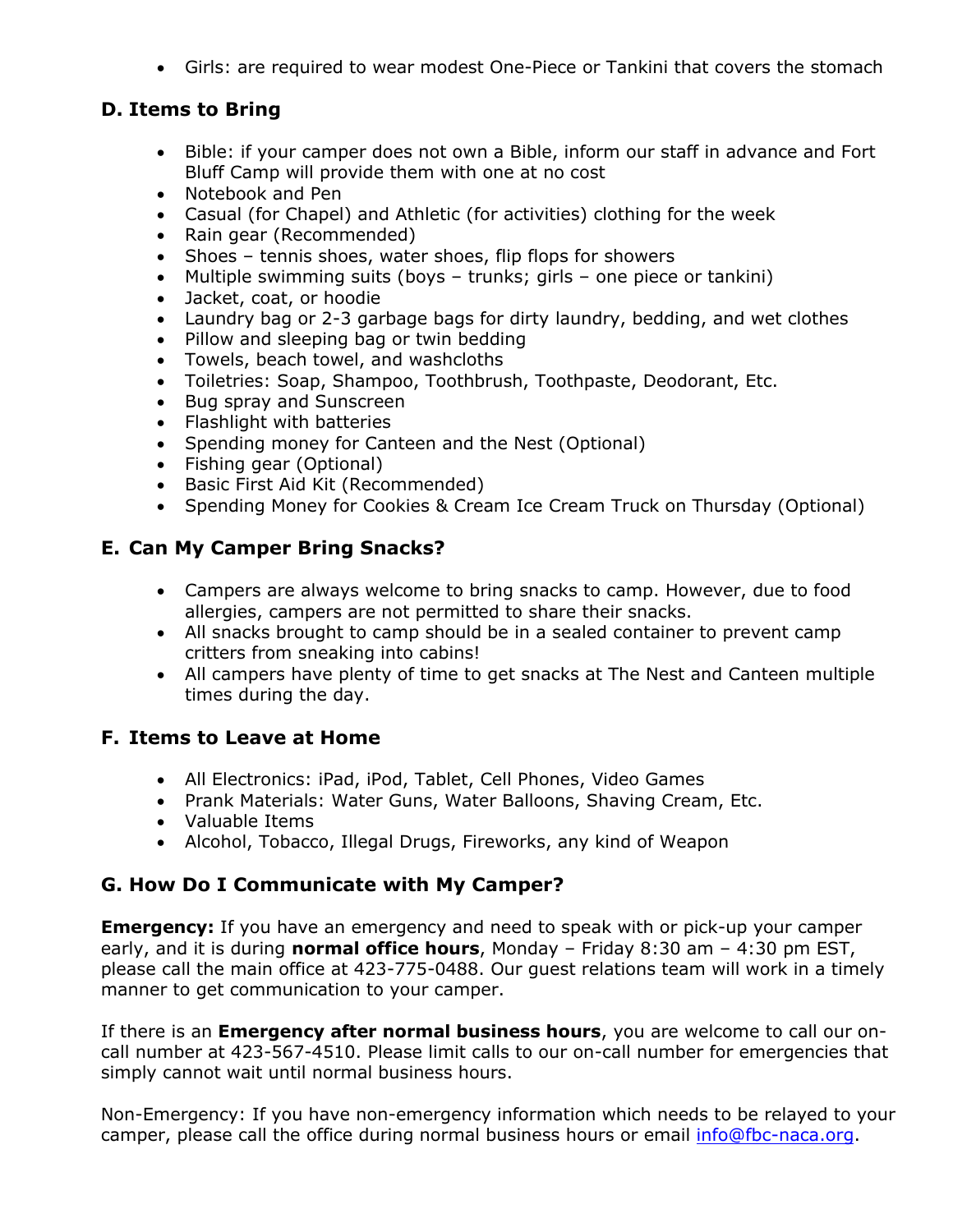Your camper will be fully engaged during their camp experience, so it is not possible for our staff to direct personal, non-emergency calls to campers. Assume your child is having a great time and trust our staff to contact you if otherwise. If an issue arises with your child, the Camp Director will call you immediately. A Camp Nurse will contact you about any health or injury issues.

#### **H. Medication Process for Campers**

**Before Camp:** Complete these 3 steps.

- **Update Medical Information in each camper's account no later than 14 days before the camp start date.** All medications, allergies, and health history need to be up to date.
- **All Medications must be entered prior to arrival.** Log into your account, click on View Registrations, the choose the camper you would like to update. Click on the Health Form to enter or update medications.
- **Print out and Complete the Camper Medication List.** The list will be located on the website under Summer Camp tab. Place the list, along with the original medication containers in a Ziploc bag. Print the camper's First and Last name legibly on the bag.

**Packing Medications:** Provide enough medication to last the entire time your camper is at camp OR for the length of time that the medication is to be taken. Please do not send your child's entire supply of a medication in case the medication is not picked up.

Campers may not keep medication in their backpack/luggage – prescribed, over the counter, vitamins, essential oils, or homeopathic remedies should all be checked in with the Camp Nurse.

If an exception is needed and the medication needs to be easily accessible (ex: inhalers or epi-pen), this needs to be cleared through the Camp Nurse by special request. Once cleared by the Camp Nurse, the medication will be kept with the camper's Counselor. For safety reasons, campers are not allowed to carry medication with them at camp. If a counselor is carrying medication for a camper, they should always been within eyesight of that camper in case of emergency.

**Prescribed Medication** must be unexpired and in the original container with a pharmacy label that has the camper's name, prescribing doctor's name, and directions for use. Do not place medication in medication organizers. Fort Bluff Camp Nurses need to be able to verify that the proper medication/dosage is being administered to your child.

**Over The Counter Medications or Vitamins** must be unexpired and in the original container and clearly labeled with the camper's first and last name.

**Essential Oils or Homeopathic Remedies** must be unexpired and in the original container and clearly labeled with the camper's First and Last name. Note: Our Camp Nurse will not dispense these. Campers are responsible for their own personal use of these but will be supervised by the Camp Nurse when using them.

**First Day of Camp:** During Check-In, give the Ziploc bag containing the completed Camper Medication List and labeled medication containers to the Camp Nurse. Allow time to stop by the Camp Nurse table to check-in medications during the Check-In process. **During Camp:** Please make every effort to be reachable by phone in case of an emergency or if your child becomes ill.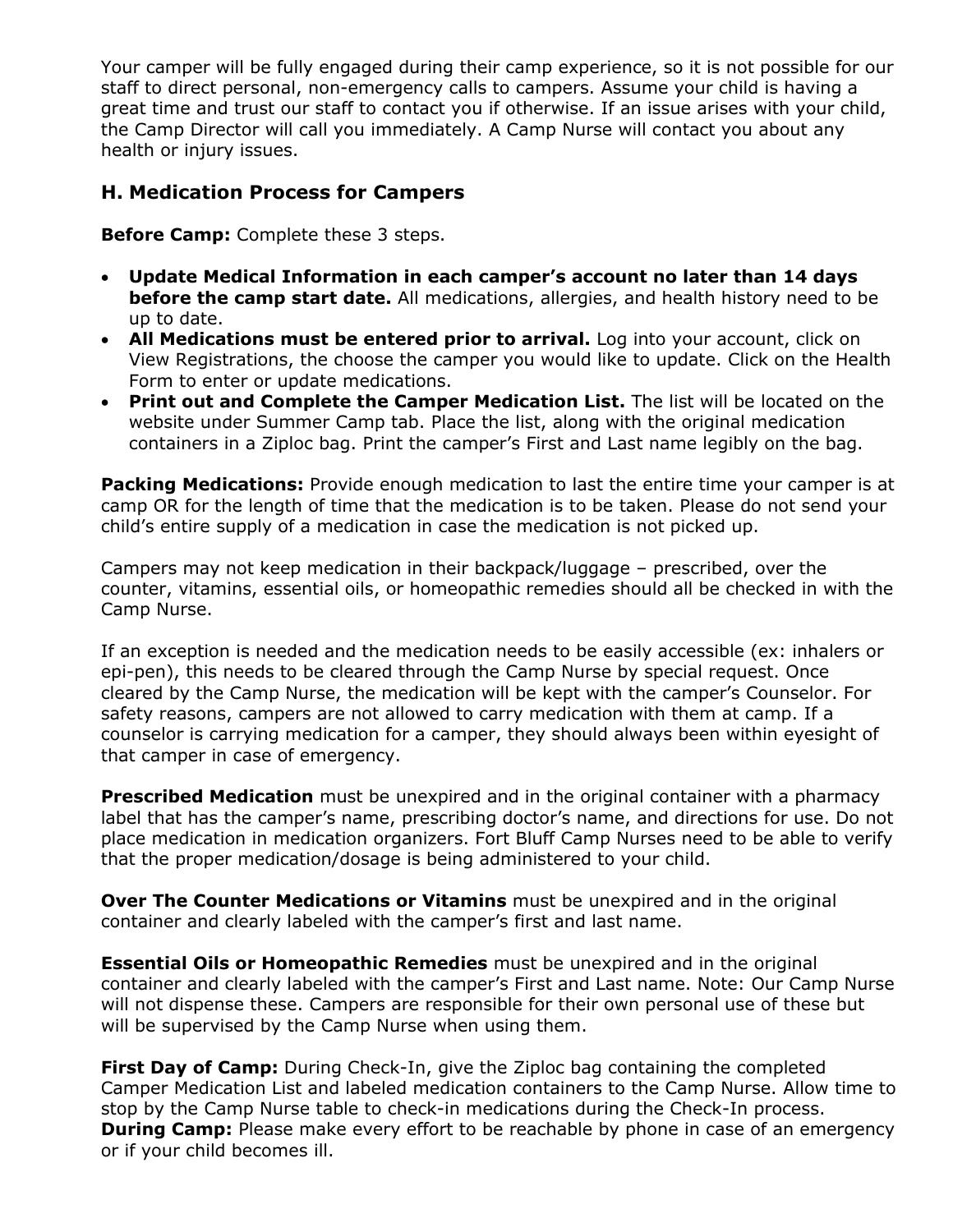Last Day of Camp: Before leaving camp, please see the Camp Nurse in the Chapel to pick up all unused medications. Please be diligent in checking and verifying each camper has the proper medication before leaving Fort Bluff Camp.

# **III. Competition – Applies to Teen Campers Only**

Competition is not required of any campers. The following events are listed to provide information to help your camper prepare. Special times will be set aside each day for competitive events, entered by choice only.

#### **A. Athletic Events**

Individual campers will be grouped together in a cabin/dorm. If they wish to participate in any of the athletic events, they may be placed with another church to make a combined team.

- 1. Ultimate Frisbee this is a co-ed event. 7 10 players required per team. Will be played on Field 1 by the Gym. (Dodgeball in the gym if it is raining)
- 2. Sand Volleyball this is a co-ed event. Maximum of 7 players. Will be played on courts behind the chapel. (Moved inside the gym if it is raining)
- 3. Kickball this is a co-ed event. 7 10 players required per team. Will be played on Field 1 by the Gym. (Moved inside the gym if it is raining)
- 4. Running events
	- a. *THE BIG BAD BLUFF RUN* a ½ mile race up and around the bluffs for the most adventurous.
	- b. *5k Race/fun run*  3.1-mile timed run around the Fort Bluff Campus.

#### **B. Fort Bluff's Got Talent**

- 1. Music entries Entries can be solos, duets, trios, quartets; small ensemble (5-9) and large ensemble/choir (10 or more). Entrant must bring any music track/equipment needed. 90 second limit, must be Christian music.
- 2. Unique talent entries may include ventriloquism, stand-up comedy, interpretive dance, etc. 90 second limit, must use Christian music. All content must be appropriate material.
- 3. Art Entries Must include full name, church name, and grade just completed with each entrant.
	- Pictures/Artwork three categories: photography (black/white and color), Pen or pencil, and painting.
	- Folk Art includes needlework, clay/pottery, rugs, blankets, etc.
- 4. Bible Entries/Guidelines
	- Clearest Presentation of the Gospel any form may be used as if teaching a class, witnessing to someone, passing out tracts, etc. Maximum time limit is seven minutes.
	- Storytelling theme should teach a Christian principle. Maximum time limit is seven minutes. At least one visual aid must be used.
	- Preaching (Guys only) topic should be on Christian living.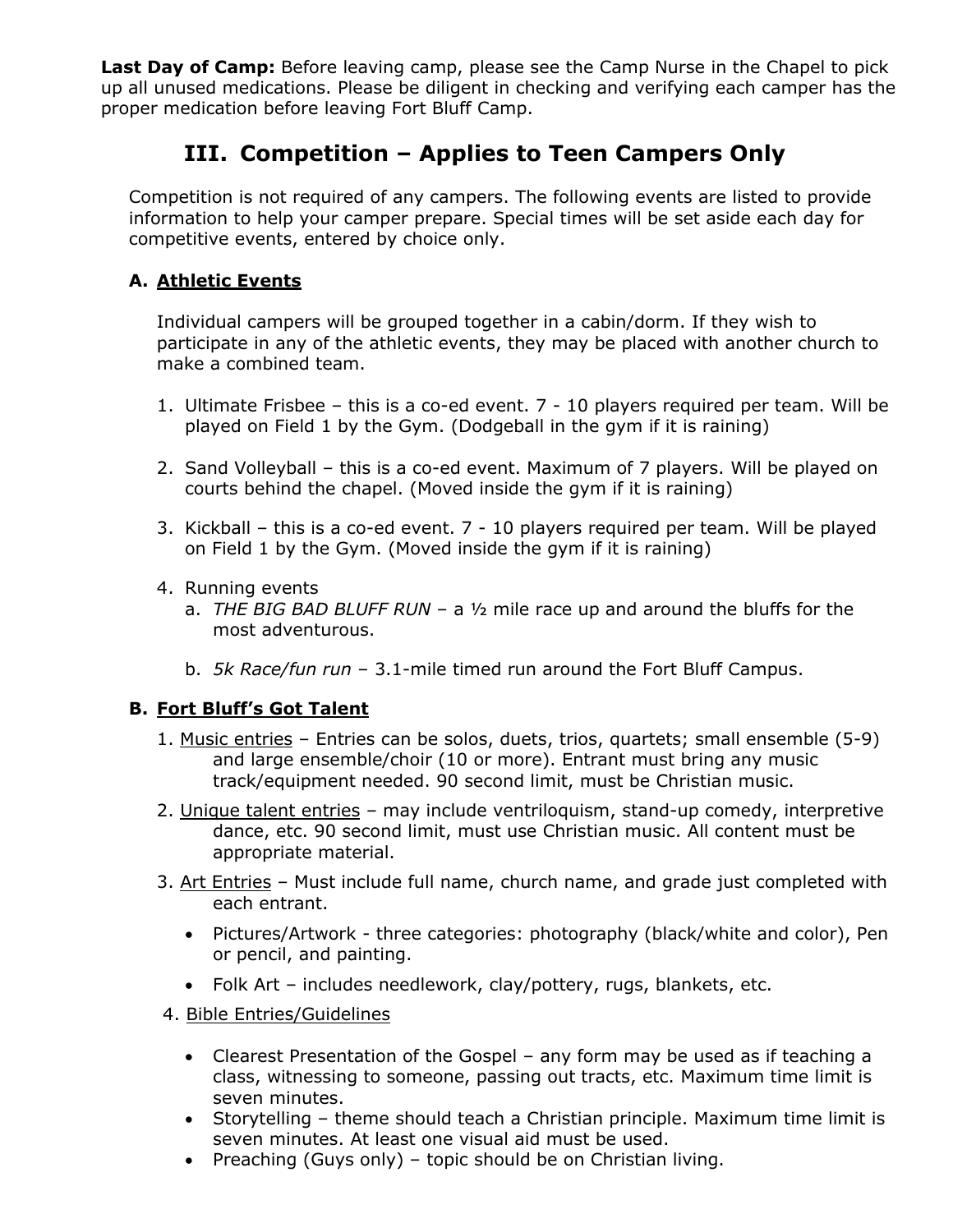# **IV. Directions**

#### From Atlanta, Georgia

Drive I-75 N towards Chattanooga, TN. Take Exit #4 (Highway 153) for 12 miles to 27 N. Turn right onto 27 N and drive 28 miles into Dayton. At traffic light #7 turn left onto Highway 30 W. Drive for 4.8 miles to the top of the mountain. Turn left onto State Road 443 W (Ogden Road). Drive one mile to the Fort Bluff Camp entrance on the left and follow the signs to the office.

#### From Nashville, Tennessee

From I-40 E, take the Highway 127 Exit in Crossville. Take 127 S into Pikeville. Follow signs to Highway 30 E. Take 30 E for 12 miles to State Road 443 W (Ogden Road). Turn right, drive one mile to the Fort Bluff Camp entrance on the left, and follow the signs to the office.

#### From Knoxville, Tennessee

From I-40, take I-75 S to Exit #49 (Athens/Decatur). Turn right onto Highway 30 W and drive 28.5 miles into Dayton to the top of the mountain. Turn left onto State Road 443 W (NOT 443 E). Drive one mile to the Fort Bluff Camp entrance on the left and follow the signs to the office.

From I-40 take Hwy 27 S (Harriman/Rockwood exit). Turn south onto Hwy 27 S and drive several miles (about a 45–60-minute drive) into Dayton. At traffic light #7, turn right onto Hwy 30 W, following the signs through town to stay on Hwy 30 W, and 4.8 miles to the top of the mountain. Turn left onto State Road 443 WEST (not 443 EAST). Drive one mile to the Fort Bluff Camp entrance on the left and follow the signs to the office.

## **V. Closing Notes**

We expect this summer to be different than summers past. We hope to improve the camper/youth leader experience year after year. This summer, during Teen Camps, we